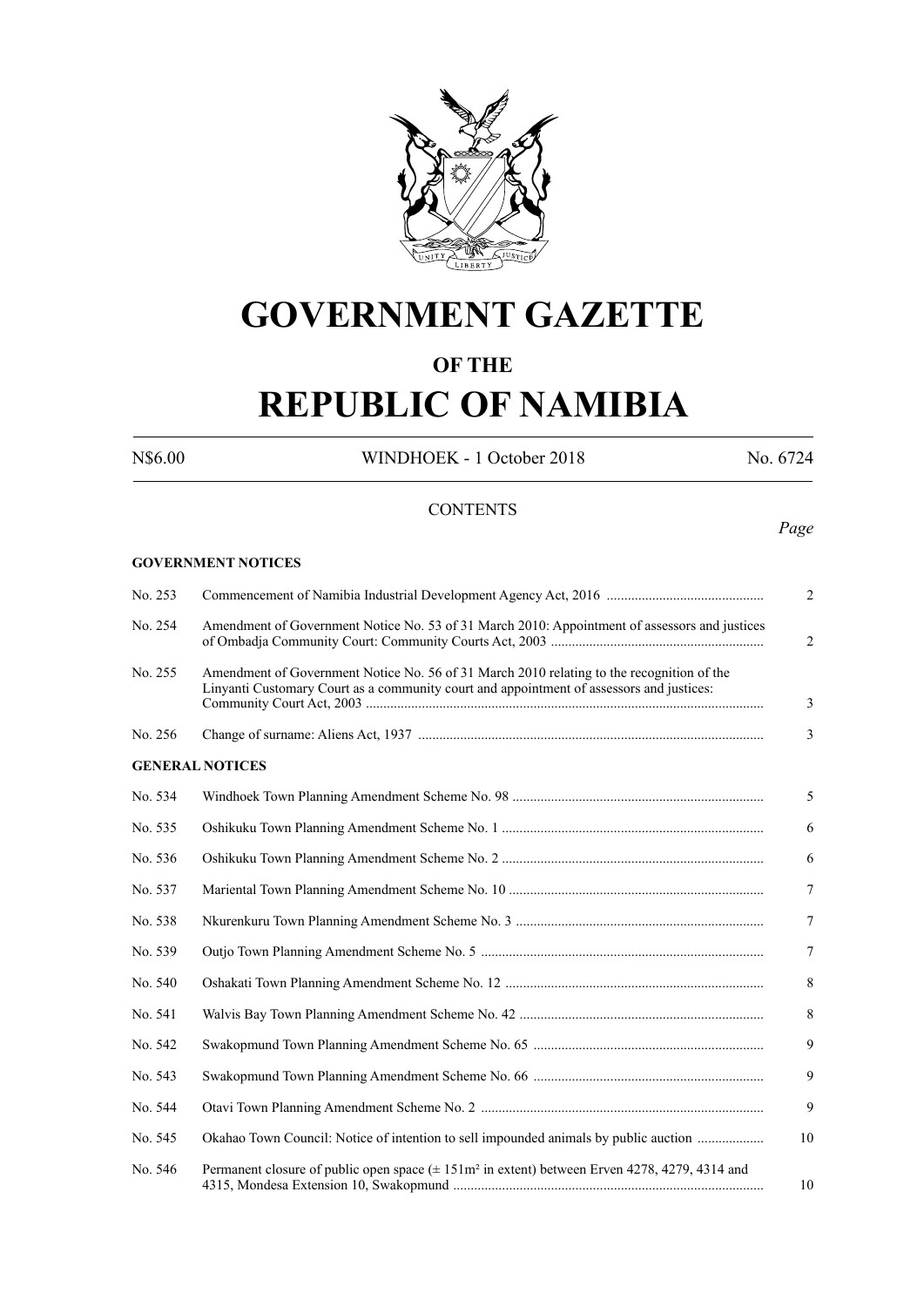| No. 547 | Permanent closure of public open space $(\pm 240m^2 \text{ in extent})$ between Erven 639, 640, 647 and 648,<br>11       |
|---------|--------------------------------------------------------------------------------------------------------------------------|
| No. 548 | Permanent closure of Erf 987 Oshikuku Extension 2, measuring 97008m <sup>2</sup> as a public open space<br>11            |
| No. 549 | Permanent closure of Erf X (a portion of Erf 695), Nkurenkuru Extension 1 measuring 2408.31m <sup>2</sup><br>12          |
| No. 550 | Permanent closure of Erf B (a portion of Erf 683), Nkurenkuru Extension 1 measuring 3005m <sup>2</sup> in<br>12          |
| No. 551 | Permanent closure of Erven 1555 and 1556 Oshikuku Extension 4 measuring 11966m <sup>2</sup> and 4499m <sup>2</sup><br>13 |
| No. 552 | Permanent closure Portion G of the remainder of Portion 6 of the Farm Ondangwa Town and Town-<br>14                      |
| No. 553 | Permanent closure Portion H of the remainder of Portion 6 of the Farm Ondangwa Town and Town-<br>14                      |
| No. 554 | Permanent closure of Portion 95 a portion of the remainder of Portion B of the Lüderitz Town and<br>14                   |
| No. 555 | Subdivision of the remainder of Eheke Extension 1 (Street) into Portions A and B and remainder,<br>15                    |
| No. 556 | Bank of Namibia: Statement of Assets and Liabilities as at close business on 31 August 2018<br>15                        |
|         |                                                                                                                          |

# **Government Notices**

#### **MINISTRY OF INDUSTRIALISATION, TRADE AND SME DEVELOPMENT**

No. 253 2018

COMMENCEMENT OF NAMIBIA INDUSTRIAL DEVELOPMENT AGENCY ACT, 2016

Under section 35(1) of the Namibia Industrial Development Agency Act, 2016 (Act No. 16 of 2016), I determine that that Act comes into operation on the date of publication of this notice in the *Gazette,*  except sections 30, 32, 33 and 34.

# **T. TWEYA Minister OF IndustrialiSation, Trade AND SME DEVELOPMENT** Windhoek, 10 September 2018

#### **MINISTRY OF JUSTICE**

 $\frac{1}{2}$ 

No. 254 2018

# AMENDMENT OF GOVERNMENT NOTICE NO. 53 OF 31 MARCH 2010: APPOINTMENT OF ASSESORS AND JUSTICES OF OMBADJA COMMUNITY COURT: COMMUNITY COURTS ACT, 2003

In terms of section 7(3) and section 8(1) of the Community Courts Act, 2003 (Act No. 10 of 2003), I amend Government Notice No. 53 of 31 March 2010 as amended by Government Notice Nos. 259 of 15 October 2012 and 91 of 13 April 2017 as set out in the Schedule.

**S.E.T. SHANGHALA Minister of Justice**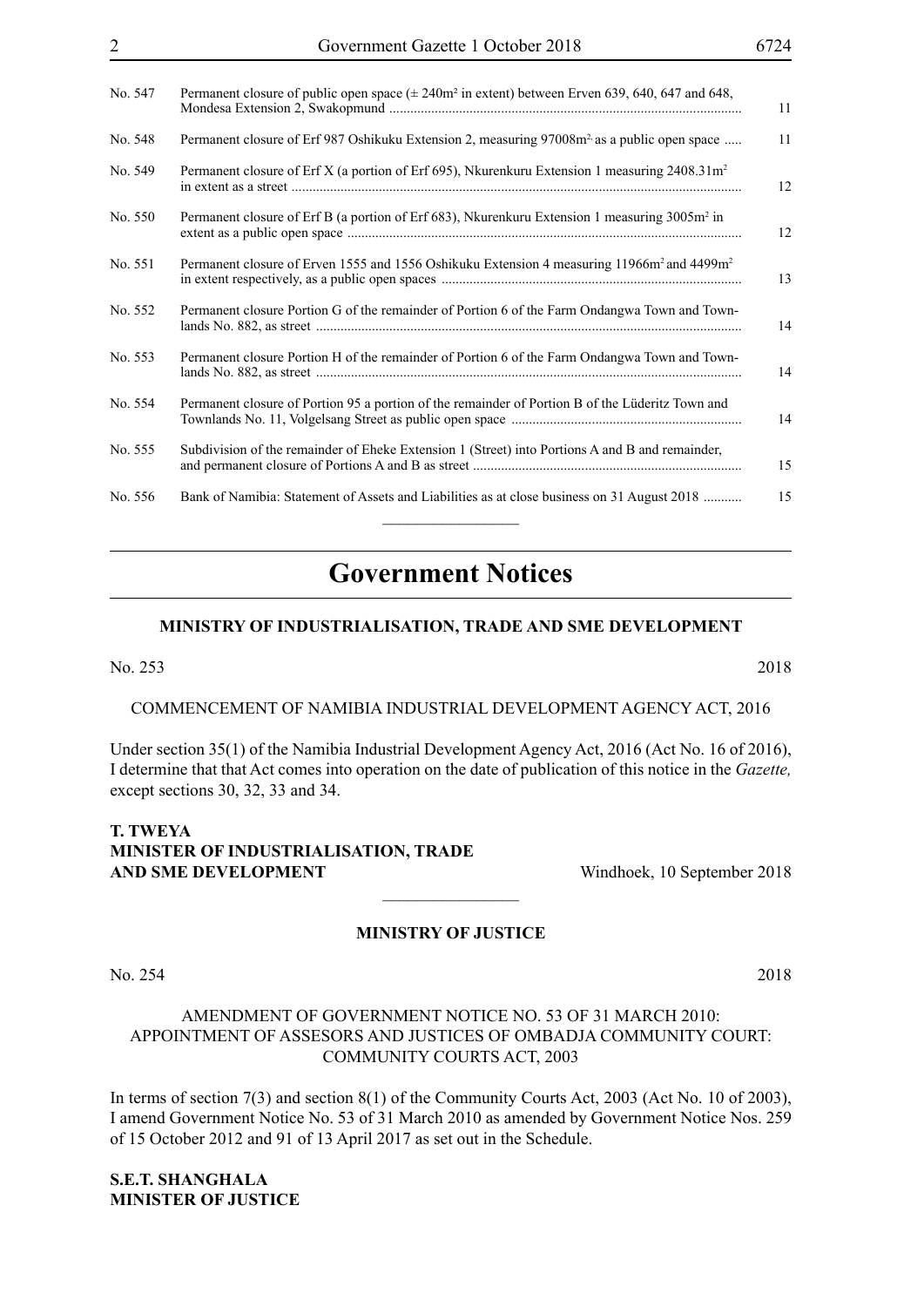#### **SCHEDULE**

The Schedule to Government Notice No. 53 of 31 March 2010 is amended by the substitution in Part III for the name "Timoteus Nakapala" of the name "Nathanael Tangeni Ndikwetepo".

 $\overline{\phantom{a}}$  , where  $\overline{\phantom{a}}$ 

#### **MINISTRY OF JUSTICE**

No. 255 2018

# AMENDMENT OF GOVERNMENT NOTICE NO. 56 OF 31 MARCH 2010 RELATING TO THE RECOGNITION OF THE LINYANTI CUSTOMARY COURT AS A COMMUNITY COURT AND APPOINTMENT OF ASSESSORS AND JUSTICES: COMMUNITY COURTS ACT, 2003

In terms of section sections 8(1) and 8(3) of the Community Courts Act, 2003 (Act No. 10 of 2003), I amend Government Notice No. 105 of 20 May 2009 as set out in the Schedule.

#### **S.E.T. SHANGHALA Minister of Justice**

#### **SCHEDULE**

The Schedule to Government Notice No. 105 of 20 May 2009 is amended by -

(a) the addition of the following name to Part III of the Schedule:

"Mubita Dixon Lusepani";

(b) the deletion of the following name from Part III of the Schedule:

"Patrick Tubazie Likukela".

#### **MINISTRY OF HOME AFFAIRS AND IMMIGRATION**

 $\overline{\phantom{a}}$  , where  $\overline{\phantom{a}}$ 

No. 256 2018

#### CHANGE OF SURNAME: ALIENS ACT, 1937

In terms of section 9(1) of the Aliens Act, 1937 (Act No. 1 of 1937), it is hereby made known that the Minister of Home Affairs and Immigration has under the said section authorised each person whose name and residential address appear in column 1 of the schedule hereto assume the surname mentioned in column 2 of the schedule opposite his or her name in column 1.

#### **SCHEDULE**

| <b>SURNAME</b> | <b>NAMES</b> | <b>RESIDENTIAL ADDRESS</b> | <b>SURNAME</b> |
|----------------|--------------|----------------------------|----------------|
| Simon          | Asser Nakale | Onoonga -Oshikoto          | Hamunyela      |
| Shikongo       | Saveria      | Iiwiyongo Village          | <i>lilonga</i> |
| Shaliu         | Marta        | Omakango Village           | David          |
| Shanana        | Abraham      | 55 Lüderitz                | Eliaser        |
| Shiwanda       | Fina         | Endombo Village            | Lasarus        |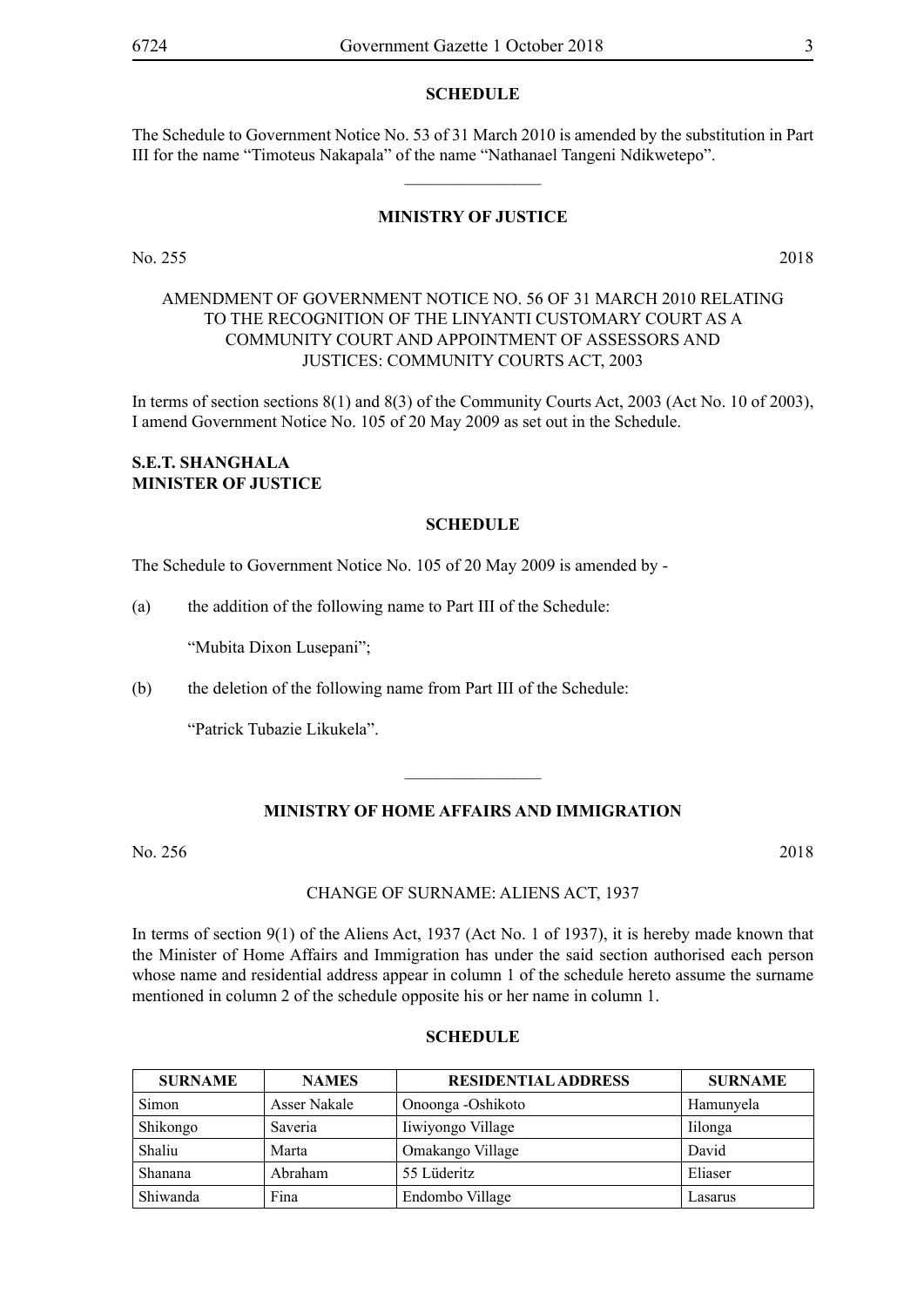| Sakaria       | <b>Visesius</b><br>Venondumbo | Olukekete Village                                       | Haitana     |
|---------------|-------------------------------|---------------------------------------------------------|-------------|
| Shigwedha     | Petrina                       | Okashana Kiingo-Onayena                                 | Kiimba      |
| Sarti         | Sarti Niita                   | Onhunga Village                                         | Ndiigwedha  |
| Panhuko       | Rauna<br>Nghinananye          | Oshaanawa Village                                       | Nanghama    |
| Petrus        | Julius Shishiweni             | Erf 1087, Otjomuise                                     | Katau       |
| Paulus        | Johanna                       | Epulangapi Village                                      | Shivute     |
| Urungi        | Ester Urungi                  | Okahandja Park                                          | Kaveto      |
| Shatona       | Ester                         | Onheleiwa Olyavakala Village                            | Ananias     |
| Shaanika      | Hertha<br>Pwaakeneni          | Iilambo Village                                         | Ekaku       |
| Usiku         | Konrad                        | Erf 114, Okahandja Park                                 | Samasore    |
| Naango        | Aina Naango                   | Omanghuno Village                                       | Frans       |
| Petrus        | Abisai                        | Ondjondjo Village                                       | Andreas     |
| Paulus        | Linea Penoshinano             | Okandongwena - Oshikoto Region                          | Shilongo    |
| Tapopi        | Aune                          | Okapa Village                                           | Shinana     |
| Tomay         | Selma                         | Oshoopala Village                                       | Keafas      |
| Timoteus      | Paavo Tushishi                | Okaandye Village                                        | Nambili     |
| Taukond ele   | Martha Anyanka                | Okaandye Village                                        | Shuumbile   |
| Tobias        | Kephas                        | Oshipumbushomugongo                                     | Shikodhi    |
| Yosofata      | Benjamin                      | P.O. Box 22574, Windhoek                                | Ndungandulu |
| Wilbard       | Wilbard                       | Onamungozi Village                                      | Jonas       |
| Wilbard       | Meriam                        | Oshifikwa Village                                       | Shigwedha   |
| Vaino         | Aina Nambula                  | Omakuu Village                                          | Gideon      |
| Uaingkua      | Monika                        | Omaheke Village                                         | Thekwane    |
| Naftali       | Johannes                      | Okankolo Village                                        | Shikoya     |
| Nduondji      | Johannes                      | 830, Grootfontein                                       | George      |
| Naibab        | Laurensius Tassie             | Erf No.110, Devil Street, Grootfontein                  | Soroseb     |
| Samuel        | Cornelia Itaveleni            | Erf 379, Mandume Ndemufayo Street                       | Shihala     |
| Ndaudako      | Naemi                         | Iikokola Village                                        | Shetekela   |
| Ngulu         | Rehabeam                      | Oniiwe V. Onayena                                       | Nakapela    |
| Nambinga      | Reinhold<br>Nghidiputate      | Omahenje Village                                        | Hamwoomo    |
| Shooya        | Shooya                        | Eunda Village                                           | Namusha     |
| Ndinomukulili | Maria                         | Omusheshe Village                                       | Shikolonya  |
| Naftal        | Sofia Thikameni               | Erf 898, Damara Location                                | Iputa       |
| Natnael       | Frieda                        | Ohambungu Village                                       | Mbinga      |
| Nghiyolwa     | Jona Nghiyolwa                | Erf 556, Coffe Dam Street                               | Hashipala   |
| Ndumbi        | Ndumbi                        | Etoto Village                                           | Mulanduli   |
| Namba         | Teofilus                      | Oshiteni Village                                        | Wilbard     |
| Nekwaja       | Stefanus                      | Erf 23, Khorixas                                        | Vanster     |
| Nashumba      | Lisias Indhanenwa             | Erf No. Q26, Isak Shikongo Krimandjalo<br><b>Street</b> | Daniel      |
| Shiyova       | Mary                          | Eenhana                                                 | Nghidengwa  |
| Shiswa        | Simanya                       | Erf 350, Omulunga Street, Hakahana                      | Kasera      |
| Simon         | Selma                         | Eenkundi Village                                        | Haingula    |
| Salom         | Thabea Nangula<br>N. Kaawana  | H/N: 2665, Ongwediva                                    | Hidengwa    |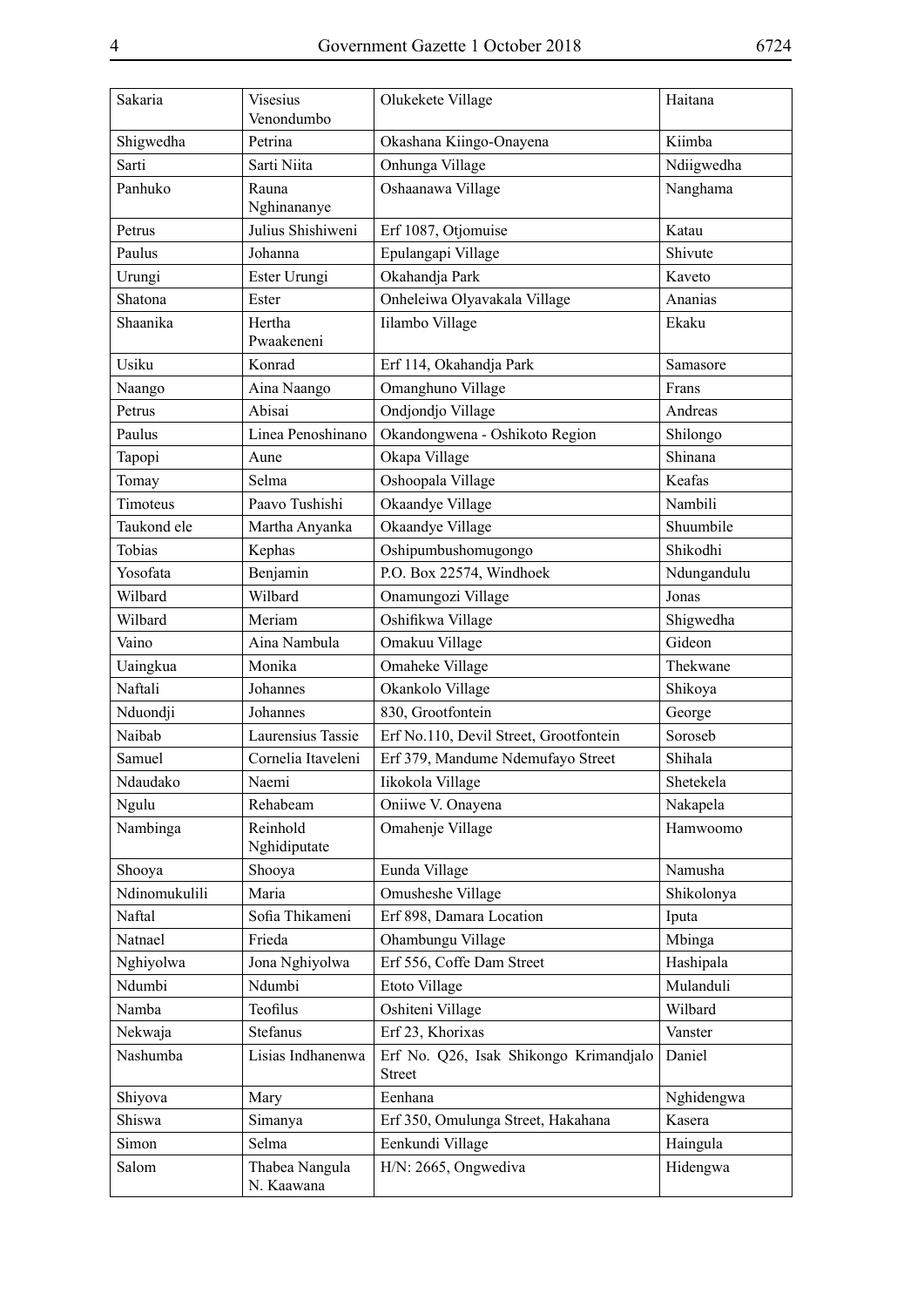| Shayengana | Frans                      | Ongenga, Ohangwena Region         | Kandume   |
|------------|----------------------------|-----------------------------------|-----------|
| Shifeta    | Simon                      | Ehafo Village                     | Nghikungu |
| Shipunda   | Saara Selma                | Onekaku Village                   | Alfeus    |
| Shivute    | Helena Mbute               | Amuteya Village                   | Isaka     |
| Sakaria    | Hileni                     | Ontanga Village                   | Nepililo  |
| Shovaleka  | Olivia                     | Onkumbula Village                 | Nehemia   |
|            | Ndahongwelako              |                                   |           |
| Ngenokesho | William                    | Ondjabalala Village               | Mutilifa  |
| Nicodemus  | Martha Angombe             | Okationde Village                 | Shigwedha |
| Salom      | Taakondjo Maria<br>Salome  | Okapya Village                    | Adalbert  |
| Nghifilai  | Agnes                      | Oshikwiyu Village                 | Kashimba  |
| Ntaagona   | Elina                      | Amuteya Village                   | Josua     |
| Gerhard    | Gerhard Fudeni             | <b>Suiderhof Military Base</b>    | Kambala   |
| Iiyambo    | Hana                       | Erf 897, London Street, Otjomuise | Tiofelus  |
| Disho      | Fransiska                  | Erf 100, Street Harber, Tsumeb    | Oxurus    |
| Haufiku    | Jakobina<br>Ndamononghenda | Ohamboyomuve                      | Petrus    |
| Hamunjela  | Victoria<br>Mwakolekange   | Engobe                            | Nghiyolwa |
| Hipofelwa  | Fillipus                   | Erf new location, Mariental       | Haimbangu |
| Handjamba  | Alma                       | Onaluwali Village                 | Hangula   |
| Amwalila   | Mateus Mututonde           | Onakankunzi Village               | Ndilimani |
| Angula     | Hilia Hileni               | Onekotale                         | Abed      |
| Herman     | Johanna                    | Oshitayi                          | Ndengu    |
| David      | Hafeni                     | Erf 29, Street, Wanahenda         | Kamati    |
| Goaboes    | Susanna                    | Erf 2159, Block E, Rehoboth       | Gawus     |
| Amunkete   | Johanna                    | Otamanzi Okahao                   | Timoteus  |
| Angula     | Hilda                      | Erf 1345, Rhine Street, Wanaheda  | Hangula   |
| Festus     | Festus Kondjeni            | Erf 1697, Againt Street           | Sackaria  |
| Hishifola  | Mesag Hafen                | Epulangapi                        | Pangeiko  |
| Hamberera  | Mathias<br>Hamberera       | Oshakati West                     | Mashika   |
| Israel     | Immanuel                   | Evululuko Location                | Kapia     |
| Immanuel   | Jonathan                   | Olupito-Okalongo                  | Haihambo  |
| Alfeus     | Alina Nuusiku              | Okahandja Park, Katutura          | Shikongo  |
| Kamulu     | Fillemon                   | Okalongo                          | Hanghuwo  |

# **General Notices**

 $\overline{\phantom{a}}$  , where  $\overline{\phantom{a}}$ 

No. 534 2018

#### WINDHOEK TOWN PLANNING AMENDMENT SCHEME NO. 98

Notice is hereby given in terms of Section 23 of the Town Planning Ordinance, 1954 (Ordinance No. 18 of 1954), as amended, that the Windhoek Town Planning Amendment Scheme No. 98, has been submitted to the Minister Urban and Rural Development for approval.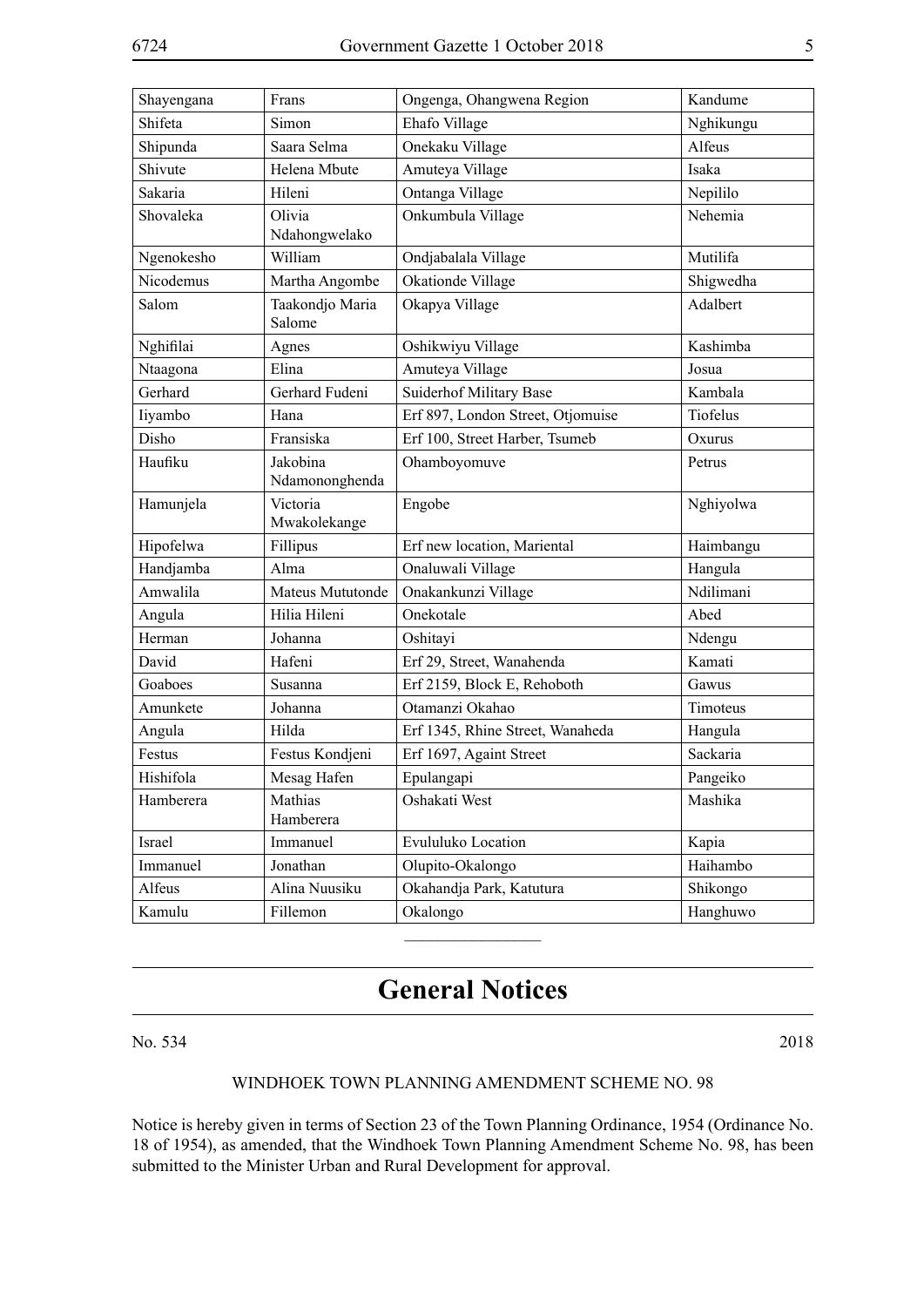Copies of the Windhoek Town Planning Amendment Scheme No. 98 and the maps, plans, documents and other relevant matters are lying for inspection during office hours at the Windhoek Municipality and also at the Namibia Planning Advisory Board (NAMPAB), Ministry of Urban and Rural Development, 2nd Floor, Room 234, GRN Office Park, Windhoek.

Any person who wishes to object to the approval of the Town Planning Scheme, should lodge objections in writing to the Secretary, Namibia Planning Advisory Board (NAMPAB), Private Bag 13289, Windhoek on or before 31 October 2018.

# **D. D. BEUKES CHAIRMAN NAMIBIA PLANNING ADVISORY BOARD**  $\overline{\phantom{a}}$  , where  $\overline{\phantom{a}}$

No. 535 2018

#### OSHIKUKU TOWN PLANNING AMENDMENT SCHEME NO. 1

Notice is hereby given in terms of Section 23 of the Town Planning Ordinance, 1954 (Ordinance No. 18 of 1954), as amended, that the Oshikuku Town Planning Amendment Scheme No. 1, has been submitted to the Minister of Urban and Rural Development for approval.

Copies of the Oshikuku Town Planning Amendment Scheme No. 1 and the maps, plans, documents and other relevant matters are lying for inspection during office hours at the Town Council of Oshikuku and also at the Namibia Planning Advisory Board (NAMPAB), Ministry of Urban and Rural Development, 2nd Floor, Room 234, GRN Office Park, Windhoek.

Any person who wishes to object to the approval of the Town Planning Scheme, should lodge objections in writing to the Secretary, Namibia Planning Advisory Board (NAMPAB), Private Bag 13289, Windhoek on or before 26 June 2018.

## **D. D. BEUKES CHAIRMAN NAMIBIA PLANNING ADVISORY BOARD**

No. 536 2018

#### OSHIKUKU TOWN PLANNING AMENDMENT SCHEME NO. 2

 $\frac{1}{2}$ 

Notice is hereby given in terms of Section 23 of the Town Planning Ordinance, 1954 (Ordinance No. 18 of 1954), as amended, that the Oshikuku Town Planning Amendment Scheme No. 2, has been submitted to the Minister of Urban and Rural Development for approval.

Copies of the Oshikuku Town Planning Amendment Scheme No. 2 and the maps, plans, documents and other relevant matters are lying for inspection during office hours at the Town Council of Oshikuku and also at the Namibia Planning Advisory Board (NAMPAB), Ministry of Urban and Rural Development, 2nd Floor, Room 234, GRN Office Park, Windhoek.

Any person who wishes to object to the approval of the Town Planning Scheme, should lodge objections in writing to the Secretary, Namibia Planning Advisory Board (NAMPAB), Private Bag 13289, Windhoek on or before 31 October 2018.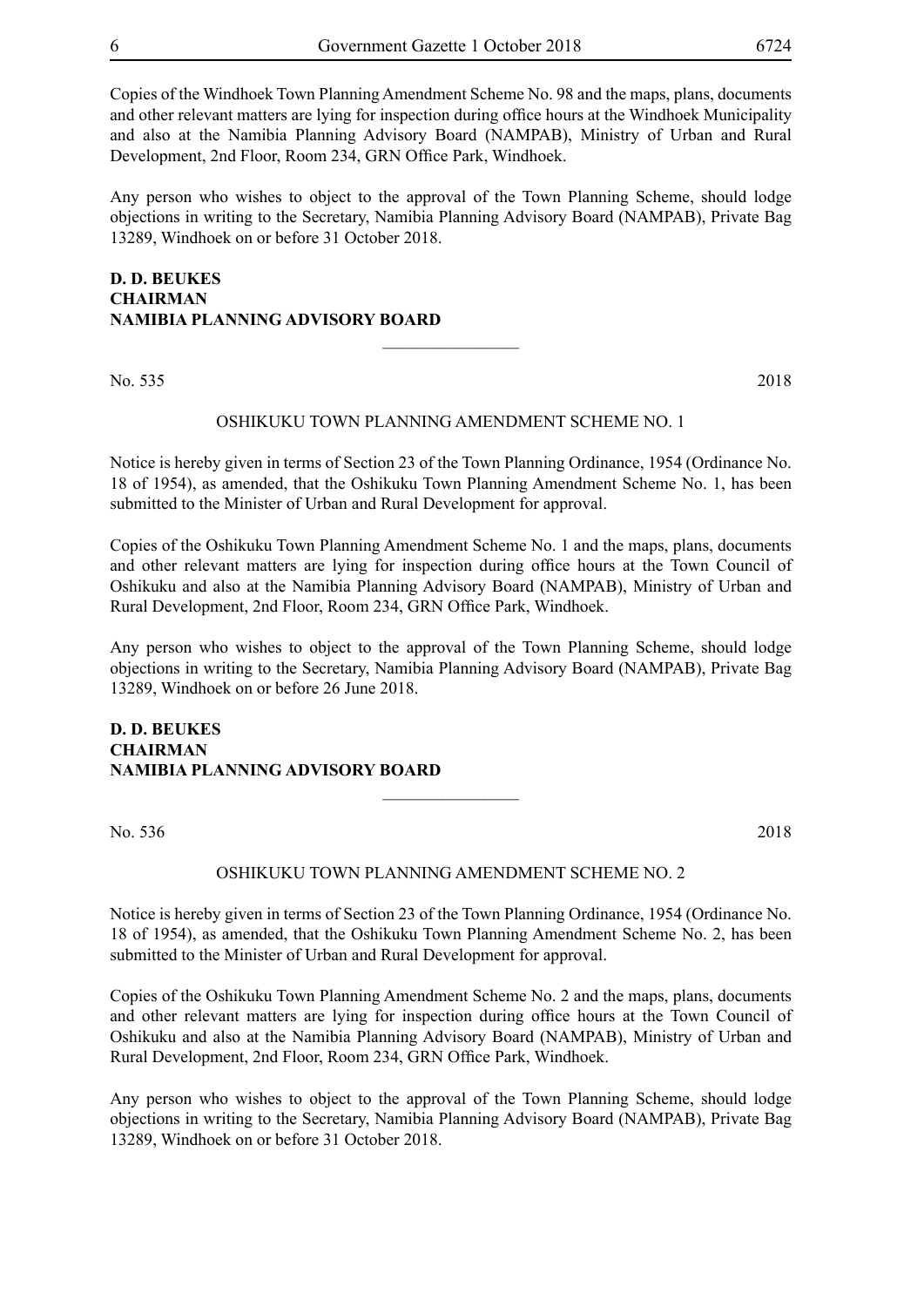# **D. D. BEUKES CHAIRMAN NAMIBIA PLANNING ADVISORY BOARD**

No. 537 2018

MARIENTAL TOWN PLANNING AMENDMENT SCHEME NO. 10

 $\frac{1}{2}$ 

Notice is hereby given in terms of Section 23 of the Town Planning Ordinance, 1954 (Ordinance No. 18 of 1954), as amended, that the Mariental Town Planning Amendment Scheme No. 10, has been submitted to the Minister of Urban and Rural Development for approval.

Copies of the Mariental Town Planning Amendment Scheme No. 10 and the maps, plans, documents and other relevant matters are lying for inspection during office hours at the Municipality of Mariental and also at the Namibia Planning Advisory Board (NAMPAB), Ministry of Urban and Rural Development, 2nd Floor, Room 234, GRN Office Park, Windhoek.

Any person who wishes to object to the approval of the Town Planning Scheme, should lodge objections in writing to the Secretary, Namibia Planning Advisory Board (NAMPAB), Private Bag 13289, Windhoek on or before 26 June 2018.

# **D. D. BEUKES CHAIRMAN NAMIBIA PLANNING ADVISORY BOARD**

No. 538 2018

#### NKURENKURU TOWN PLANNING AMENDMENT SCHEME NO. 3

 $\overline{\phantom{a}}$  , where  $\overline{\phantom{a}}$ 

Notice is hereby given in terms of Section 23 of the Town Planning Ordinance, 1954 (Ordinance No. 18 of 1954), as amended, that the Nkurenkuru Town Planning Amendment Scheme No. 3, has been submitted to the Minister of Urban and Rural Development for approval.

Copies of the Nkurenkuru Town Planning Amendment Scheme No. 3 and the maps, plans, documents and other relevant matters are lying for inspection during office hours at the Town Council of Nkurenkuru and also at the Namibia Planning Advisory Board (NAMPAB), Ministry of Urban and Rural Development, 2nd Floor, Room 234, GRN Office Park, Windhoek.

Any person who wishes to object to the approval of the Town Planning Scheme, should lodge objections in writing to the Secretary, Namibia Planning Advisory Board (NAMPAB), Private Bag 13289, Windhoek on or before 26 June 2018.

**D. D. BEUKES CHAIRMAN NAMIBIA PLANNING ADVISORY BOARD**

No. 539 2018

#### OUTJO TOWN PLANNING AMENDMENT SCHEME NO. 5

 $\frac{1}{2}$ 

Notice is hereby given in terms of Section 23 of the Town Planning Ordinance, 1954 (Ordinance No. 18 of 1954), as amended, that the Outjo Town Planning Amendment Scheme No. 5, has been submitted to the Minister of Urban and Rural Development for approval.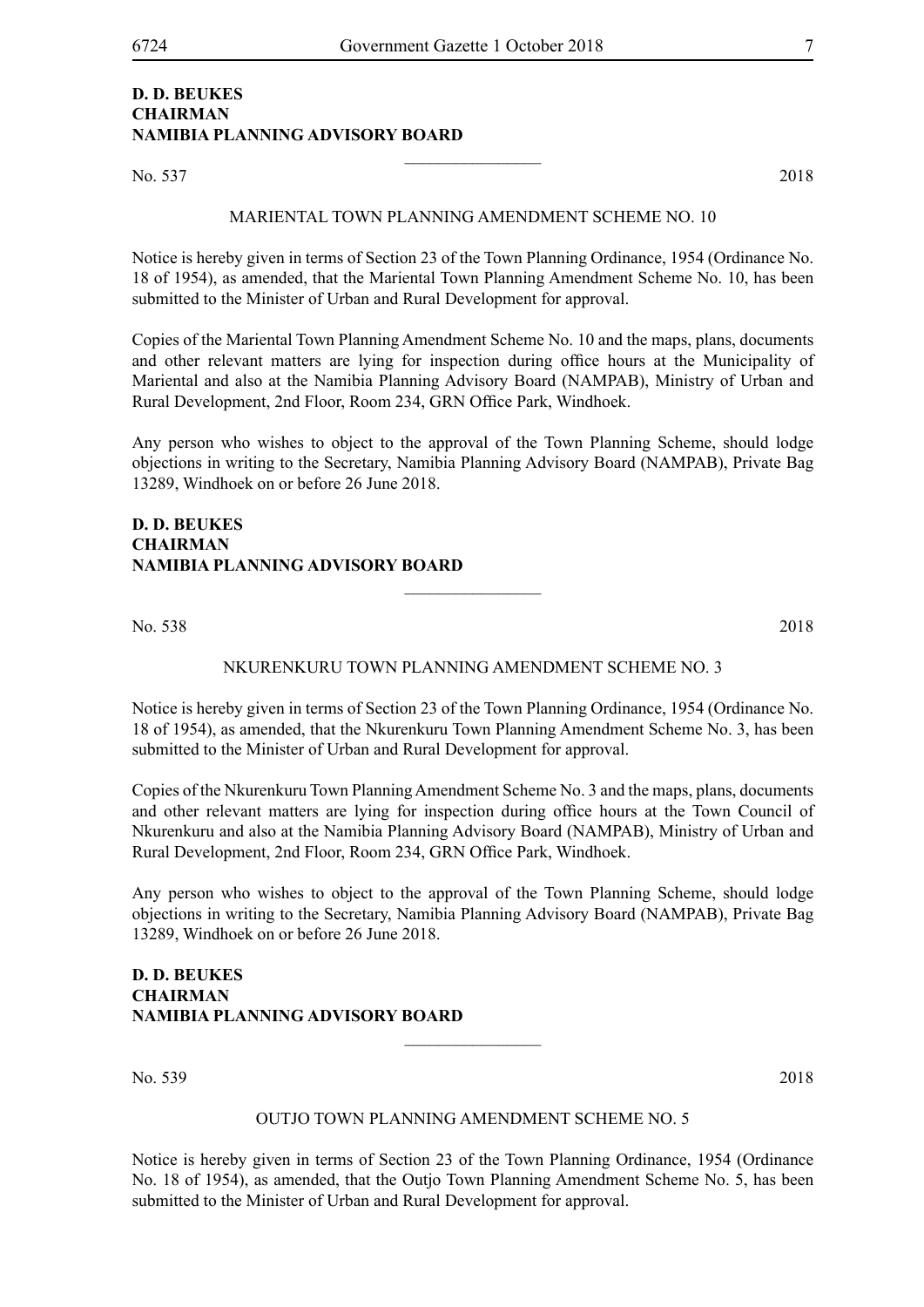Copies of the Outjo Town Planning Amendment Scheme No. 5 and the maps, plans, documents and other relevant matters are lying for inspection during office hours at the Municipality of Outjo and also at the Namibia Planning Advisory Board (NAMPAB), Ministry of Urban and Rural Development, 2nd Floor, Room 234, GRN Office Park, Windhoek.

Any person who wishes to object to the approval of the Town Planning Scheme, should lodge objections in writing to the Secretary, Namibia Planning Advisory Board (NAMPAB), Private Bag 13289, Windhoek on or before 26 June 2018.

# **D. D. BEUKES CHAIRMAN NAMIBIA PLANNING ADVISORY BOARD**  $\overline{\phantom{a}}$  , where  $\overline{\phantom{a}}$

No. 540 2018

#### OSHAKATI TOWN PLANNING AMENDMENT SCHEME NO. 12

Notice is hereby given in terms of Section 23 of the Town Planning Ordinance, 1954 (Ordinance No. 18 of 1954), as amended, that the Oshakati Town Planning Amendment Scheme No. 12, has been submitted to the Minister Urban and Rural Development for approval.

Copies of the Oshakati Town Planning Amendment Scheme No. 12 and the maps, plans, documents and other relevant matters are lying for inspection during office hours at the Oshakati Town Council and also at the Namibia Planning Advisory Board (NAMPAB), Ministry of Urban and Rural Development, 2nd Floor, Room 234, GRN Office Park, Windhoek.

Any person who wishes to object to the approval of the Town Planning Scheme, should lodge objections in writing to the Secretary, Namibia Planning Advisory Board (NAMPAB), Private Bag 13289, Windhoek on or before 19 July 2018.

## **D. D. BEUKES CHAIRMAN NAMIBIA PLANNING ADVISORY BOARD**

No. 541 2018

#### WALVIS BAY TOWN PLANNING AMENDMENT SCHEME NO. 42

 $\frac{1}{2}$ 

Notice is hereby given in terms of Section 23 of the Town Planning Ordinance, 1954 (Ordinance No. 18 of 1954), as amended, that the Walvis Bay Town Planning Amendment Scheme No. 42, has been submitted to the Minister Urban and Rural Development for approval.

Copies of the Walvis Bay Town Planning Amendment Scheme No. 42 and the maps, plans, documents and other relevant matters are lying for inspection during office hours at the Walvis Bay Municipality and also at the Namibia Planning Advisory Board (NAMPAB), Ministry of Urban and Rural Development, 2nd Floor, Room 234, GRN Office Park, Windhoek.

Any person who wishes to object to the approval of the Town Planning Scheme, should lodge objections in writing to the Secretary, Namibia Planning Advisory Board (NAMPAB), Private Bag 13289, Windhoek on or before 19 July 2018.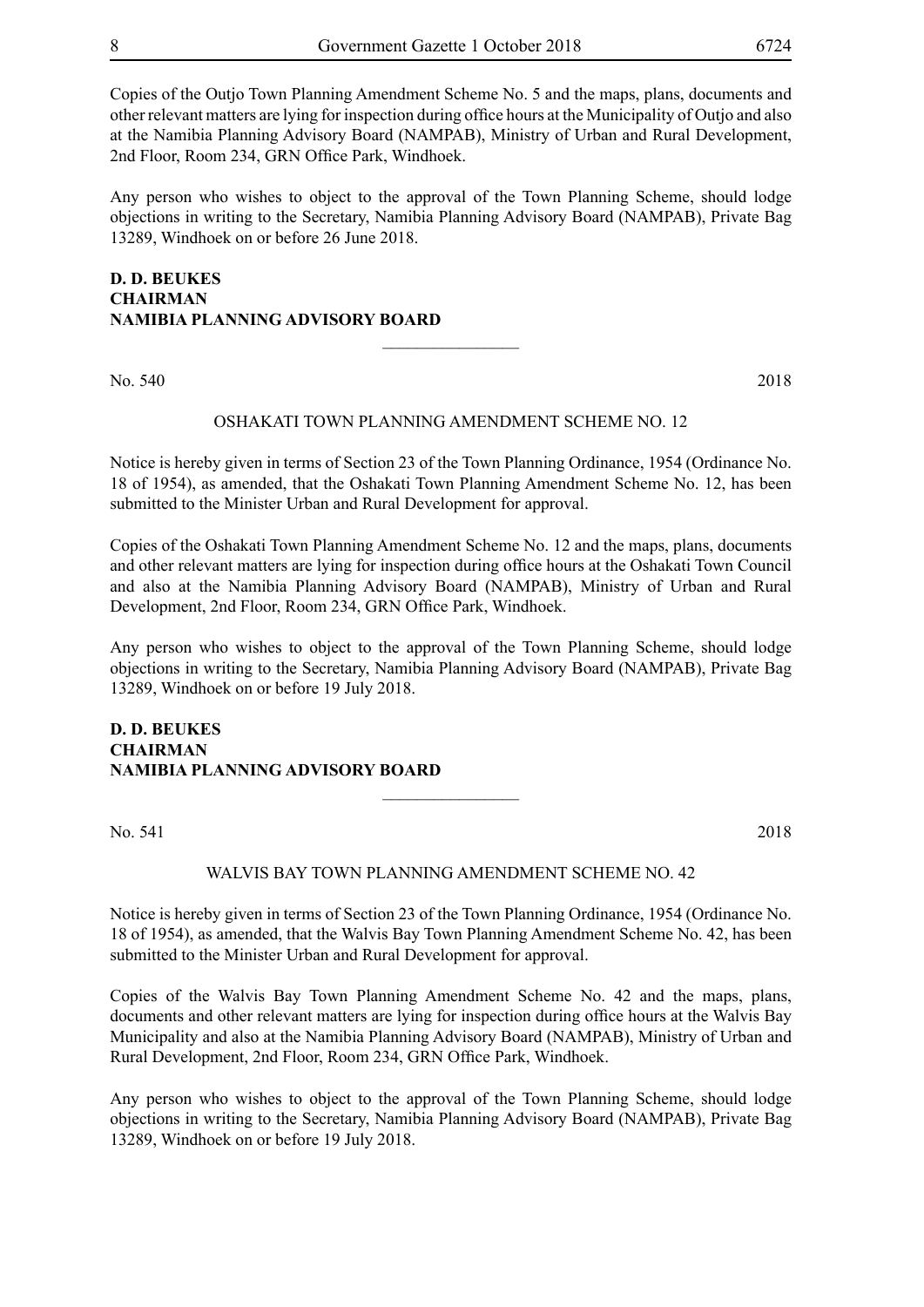# **D. D. BEUKES CHAIRMAN NAMIBIA PLANNING ADVISORY BOARD**

No. 542 2018

#### SWAKOPMUND TOWN PLANNING AMENDMENT SCHEME NO. 65

 $\frac{1}{2}$ 

Notice is hereby given in terms of Section 23 of the Town Planning Ordinance, 1954 (Ordinance No. 18 of 1954), as amended, that the Swakopmund Town Planning Amendment Scheme No. 65, has been submitted to the Minister Urban and Rural Development for approval.

Copies of the Swakopmund Town Planning Amendment Scheme No. 65 and the maps, plans, documents and other relevant matters are lying for inspection during office hours at the Swakopmund Municipality and also at the Namibia Planning Advisory Board (NAMPAB), Ministry of Urban and Rural Development, 2nd Floor, Room 234, GRN Office Park, Windhoek.

Any person who wishes to object to the approval of the Town Planning Scheme, should lodge objections in writing to the Secretary, Namibia Planning Advisory Board (NAMPAB), Private Bag 13289, Windhoek on or before 19 July 2018.

#### **D. D. BEUKES CHAIRMAN NAMIBIA PLANNING ADVISORY BOARD**

No. 543 2018

#### SWAKOPMUND TOWN PLANNING AMENDMENT SCHEME NO. 66

 $\overline{\phantom{a}}$  , where  $\overline{\phantom{a}}$ 

Notice is hereby given in terms of Section 23 of the Town Planning Ordinance, 1954 (Ordinance No. 18 of 1954), as amended, that the Swakopmund Town Planning Amendment Scheme No. 66, has been submitted to the Minister Urban and Rural Development for approval.

Copies of the Swakopmund Town Planning Amendment Scheme No. 66 and the maps, plans, documents and other relevant matters are lying for inspection during office hours at the Swakopmund Municipality and also at the Namibia Planning Advisory Board (NAMPAB), Ministry of Urban and Rural Development, 2nd Floor, Room 234, GRN Office Park, Windhoek.

Any person who wishes to object to the approval of the Town Planning Scheme, should lodge objections in writing to the Secretary, Namibia Planning Advisory Board (NAMPAB), Private Bag 13289, Windhoek on or before 19 September 2018.

# **D. D. BEUKES CHAIRMAN NAMIBIA PLANNING ADVISORY BOARD**

No. 544 2018

#### OTAVI TOWN PLANNING AMENDMENT SCHEME NO. 2

 $\overline{\phantom{a}}$  , where  $\overline{\phantom{a}}$ 

Notice is hereby given in terms of Section 23 of the Town Planning Ordinance, 1954 (Ordinance No. 18 of 1954), as amended, that the Otavi Town Planning Amendment Scheme No. 2, has been submitted to the Minister Urban and Rural Development for approval.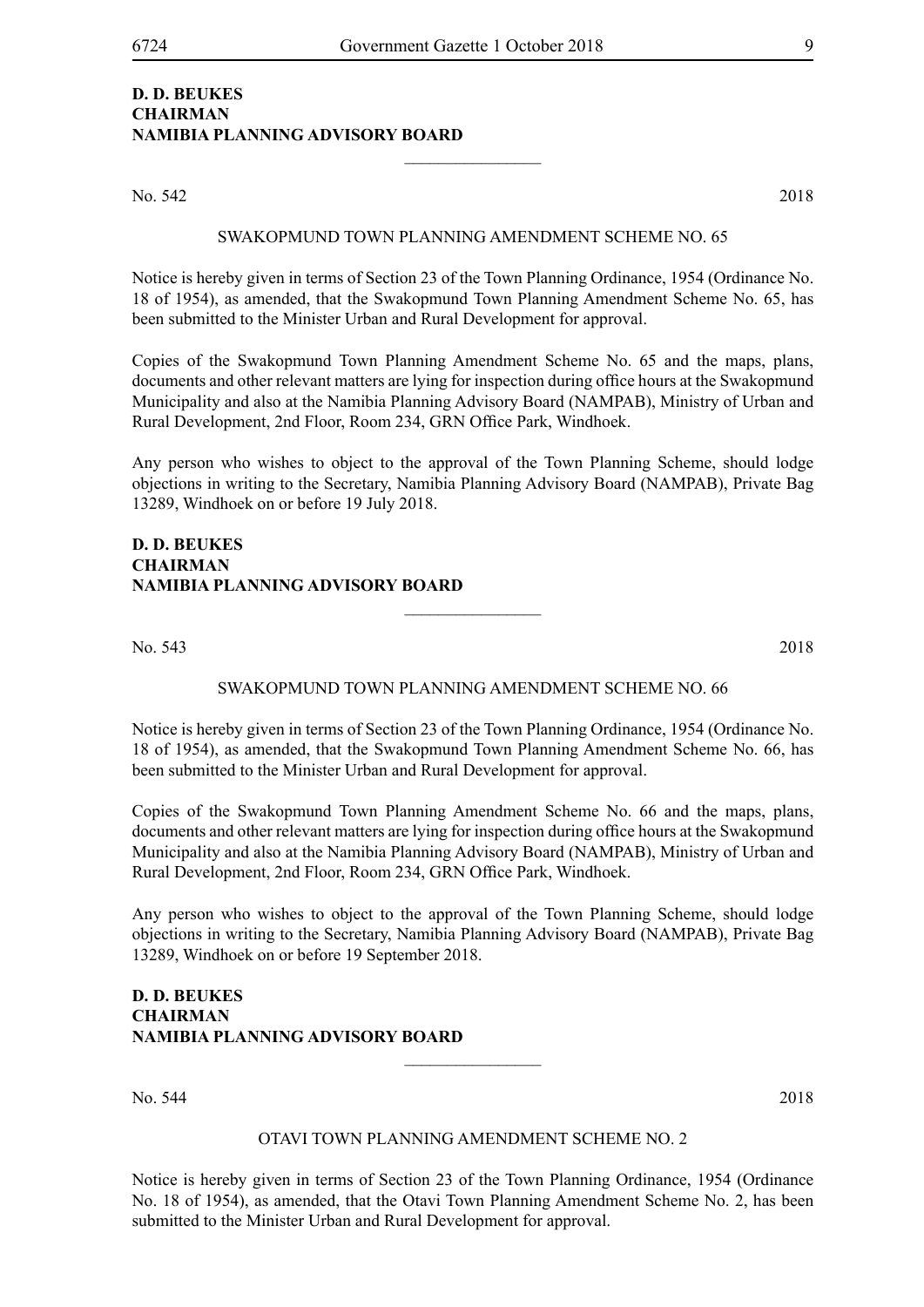Copies of the Otavi Town Planning Amendment Scheme No. 2 and the maps, plans, documents and other relevant matters are lying for inspection during office hours at the Otavis Town Council and also at the Namibia Planning Advisory Board (NAMPAB), Ministry of Urban and Rural Development, 2nd Floor, Room 234, GRN Office Park, Windhoek.

Any person who wishes to object to the approval of the Town Planning Scheme, should lodge objections in writing to the Secretary, Namibia Planning Advisory Board (NAMPAB), Private Bag 13289, Windhoek on or before 19 September 2018.

# **D. D. BEUKES CHAIRMAN NAMIBIA PLANNING ADVISORY BOARD**  $\overline{\phantom{a}}$  , where  $\overline{\phantom{a}}$

# **OKAHAO TOWN COUNCIL**

No. 545 2018

# NOTICE OF INTENTION TO SELL IMPOUNDED ANIMALS BY PUBLIC AUCTION

In terms of the Animal Pound Regulations for Okahao Town Council published in the Government Gazette No. 4661. The Okahao Town Council is hereby informing the public as per regulation 26 that the impounded animals which were not redeemed by the owners will be sold by public auction on a specific date to be communicated at Okahao Town Council's Pounding Facility. The animals were impounded by the Pound Master of Okahao Town Council in accordance with the pound regulation. The notice to the owner of the animal was also given by Council as per regulation 16(3).

The descriptions and details of the animals impounded are as follows:

| <b>Type of animal</b> | Description of the animal                                           | Date impounded | <b>Estimated value</b> |
|-----------------------|---------------------------------------------------------------------|----------------|------------------------|
| Donkeys               | 42 donkeys i.e. 13 males and 29   10.04.2018-21.06. 2018<br>females |                | $NS500.00$ per donkey  |

# **T. NAMWANDI CHIEF EXECUTIVE OFFICER**

No. 546 2018

#### PERMANENT CLOSURE OF PUBLIC OPEN SPACE(± 151m² IN EXTENT) BETWEEN ERVEN 4278, 4279, 4314 AND 4315, MONDESA EXTENSION 10, SWAKOPMUND

 $\overline{\phantom{a}}$  , where  $\overline{\phantom{a}}$ 

Notice is hereby given in terms of article 50(1)(a)(ii) of the Local Authorities Act, 1992 (Act No. 23 of 1992) that the Municipality of Swakopmund proposes to close permanently the undermentioned portion as indicated on locality plan, which lies for inspection during office hours at the offices of Municipality of Swakopmund

- PERMANENT CLOSURE OF 'PUBLIC OPEN SPACE' (± 151 m² IN EXTENT) BETWEEN ERVEN 4278, 4279, 4314 AND 4315, MONDESA EXTENSION 10, SWAKOPMUND, FOR SUBDIVISION OF PUBLIC OPEN SPACE INTO PORTION A AND THE REMAINDER; AND
- THE SUBSEQUENT CONSOLIDATION OF PORTION A WITH ERF 4315, MONDESA EXTENSION 10 INTO ONE ERF (ERF "X")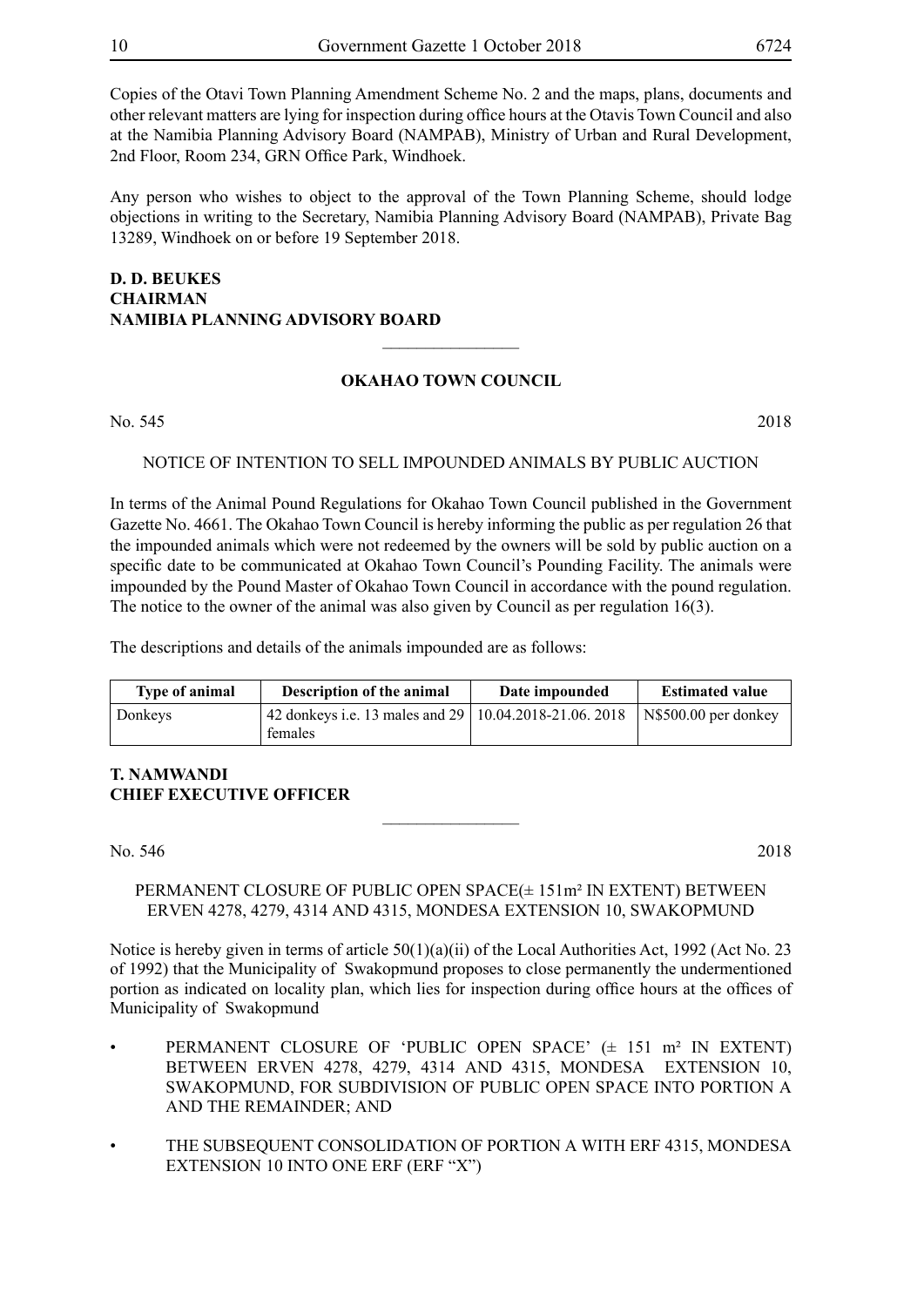Objections to the proposed closing are to be served on the Secretary: Townships Board, Private Bag 13289, and the Chief Executive Officer, PO Box 53 Swakopmund, Namibia, within 14 days after the appearance of this notice in accordance with Article 50(3)(a)(iv) of the above Act.

#### **H. Kisting Harmony Town Planning Consultants cc Town and Regional Planners P.O. Box 3216, Windhoek**

No. 547 2018

PERMANENT CLOSURE OF PUBLIC OPEN SPACE (± 240m² IN EXTENT) BETWEEN ERVEN 639, 640, 647 AND 648, MONDESA EXTENSION 2, SWAKOPMUND.

 $\overline{\phantom{a}}$  , where  $\overline{\phantom{a}}$ 

Notice is hereby given in terms of article 50(1)(a)(ii) of the Local Authorities Act, 1992 (Act No. 23 of 1992) that the Municipality of Swakopmund proposes to close permanently the undermentioned portion as indicated on locality plan, which lies for inspection during office hours at the offices of Municipality of Swakopmund

- PERMANENT CLOSURE OF PUBLIC OPEN SPACE (± 240m² IN EXTENT) BETWEEN ERVEN 639, 640, 647 AND 648, MONDESA EXTENSION 2, SWAKOPMUND, FOR SUBDIVISION OF THE PUBLIC OPEN SPACE INTO PORTION A AND THE REMAINDER; AND
- THE SUBSEQUENT CONSOLIDATION OF PORTION A WITH ERF 639, MONDESA EXTENSION 2 INTO ONE ERF (ERF "X") AND CONSOLIDATION OF THE REMAINDER WITH ERF 648 INTO ONE ERF (ERF "Y").

Objections to the proposed closing are to be served on the Secretary: Townships Board, Private Bag 13289, and the Chief Executive Officer, PO Box 53 Swakopmund, Namibia, within 14 days after the appearance of this notice in accordance with Article  $50(3)(a)(iv)$  of the above Act.

#### **H. Kisting Harmony Town Planning Consultants cc Town and Regional Planners P.O. Box 3216, Windhoek**

No. 548 2018

# PERMANENT CLOSURE OF ERF 987 OSHIKUKU EXTENSION 2, MEASURING 9708M2 , AS A PUBLIC OPEN SPACE

 $\frac{1}{2}$ 

Notice is hereby given in terms of Section  $50(3)(a)(ii)$  and Section  $50(3)(a)(iv)$  of the Local Authorities Act, 1992 (Act No. 23 of 1992) that the Oshikuku Town Council intends on permanently closing Erf 987, Oshikuku Extension 2, measuring 9708m2 in extent as a "Public Open Space". The proposed public open space closure is to enable the Oshikuku Town Council to sell Erf 987 Oshikuku Extension 2 to potential buyers for commercial purposes.

Take notice that the locality plan of Erf 987, Oshikuku Extension 2 lies for inspection during normal office hours on the town planning notice board of the Oshikuku Town Council and SPC Office, 45 Feld Street, Windhoek.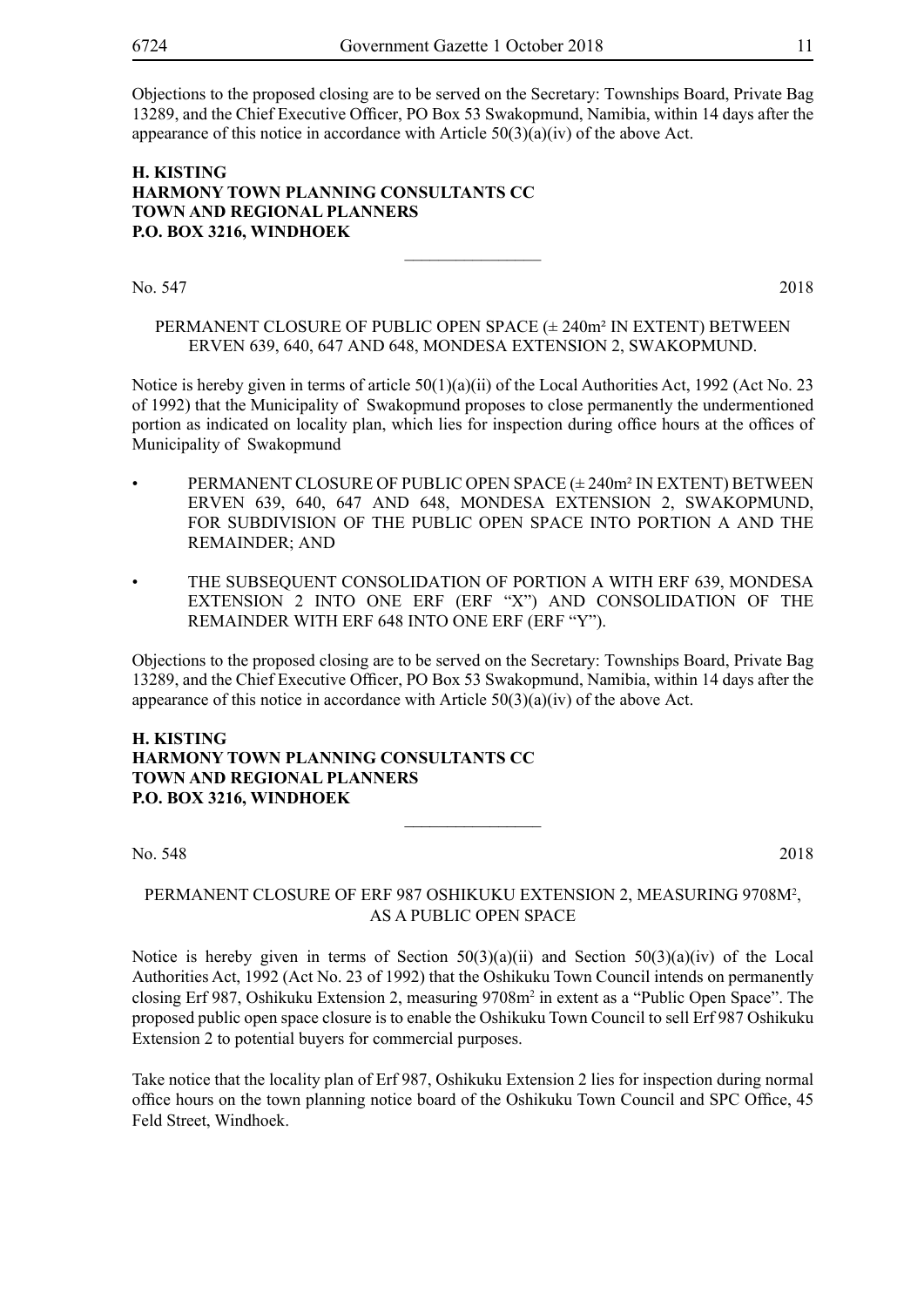#### PERMANENT CLOSURE OF ERF 987 OSHIKUKU EXTENSION 2, MEASURING 9708M<sup>2</sup>, AS A PUBLIC OPEN SPACE

Further take note that any person objecting against the proposed permanent closure as indicated above may lodge such objection together with the grounds thereof, with the Chief Executive Officer, Oshikuku Town Council and with the applicant (SPC), in writing on or before, Wednesday, 17 October 2018.

| Applicant: | <b>Stubenrauch Planning Consultants</b> | The Chief Executive Officer  |
|------------|-----------------------------------------|------------------------------|
|            | PO Box 41404                            | <b>Oshikuku Town Council</b> |
|            | Windhoek                                | PO Box 5070                  |
|            | Tel: 061-251189                         | <b>Oshikuku</b>              |
|            |                                         |                              |

No. 549 2018

# PERMANENT CLOSURE OF ERF X (A PORTION OF ERF 695), NKURENKURU EXTENSION 1, MEASURING 2408.31M2 IN EXTENT, AS A STREET

Notice is hereby given in terms of Section  $50(3)(a)(ii)$  and Section  $50(3)(a)(iv)$  of the Local Authorities Act, 1992 (Act No. 23 of 1992) that the Nkurenkuru Town Council intends on permanently closing Erf X (a portion of Erf 695), Nkurenkuru Extension 1, measuring 2408.31m<sup>2</sup> in extent as a "street". The proposed street closure will enable the Nkurenkuru Town Council to consolidate Erf X (a portion of Erf 695), Nkurenkuru Extension 1, with adjacent Erf 502, Nkurenkuru Extension 1, which will be further subdivided.

Take notice that the locality plan of the above erven lies for inspection during normal office hours on the town planning notice board of the Nkurenkuru Town Council and SPC Office, 45 Feld Street, Windhoek.

# PERMANENT CLOSURE OF ERF X (A PORTION OF ERF 695), NKURENKURU EXTENSION 1, MEASURING 2408.31M2 IN EXTENT, AS A STREET

Further take note that any person objecting against the proposed permanent closure as indicated above may lodge such objection together with the grounds thereof, with the Chief Executive Officer, Nkurenkuru Town Council and with the applicant (SPC), in writing on or before Wednesday, 17 October 2018.

**Applicant: Stubenrauch Planning Consultants The Chief Executive Officer PO Box 41404 Nkurenkuru Town Council Windhoek PO Box 6004 Tel: 061-251189 Nkurenkuru**

No. 550 2018

# PERMANENT CLOSURE OF ERF B (A PORTION OF ERF 683), NKURENKURU EXTENSION 1, MEASURING 3005M2 IN EXTENT AS A PUBLIC OPEN SPACE

 $\frac{1}{2}$ 

Notice is hereby given in terms of Section  $50(3)(a)(ii)$  and Section  $50(3)(a)(iv)$  of the Local Authorities Act, 1992 (Act No. 23 of 1992) that the Nkurenkuru Town Council intends on permanently closing Erf B (a portion of Erf 683) Nkurenkuru Extension 1, measuring 3005m<sup>2</sup> in extent as a "Public Open Space". This will enable the Nkurenkuru Town Council to reserve proposed Erf B (a portion of Erf 683), Nkurenkuru Extension 1 as a street that will provide access to the adjacent erven.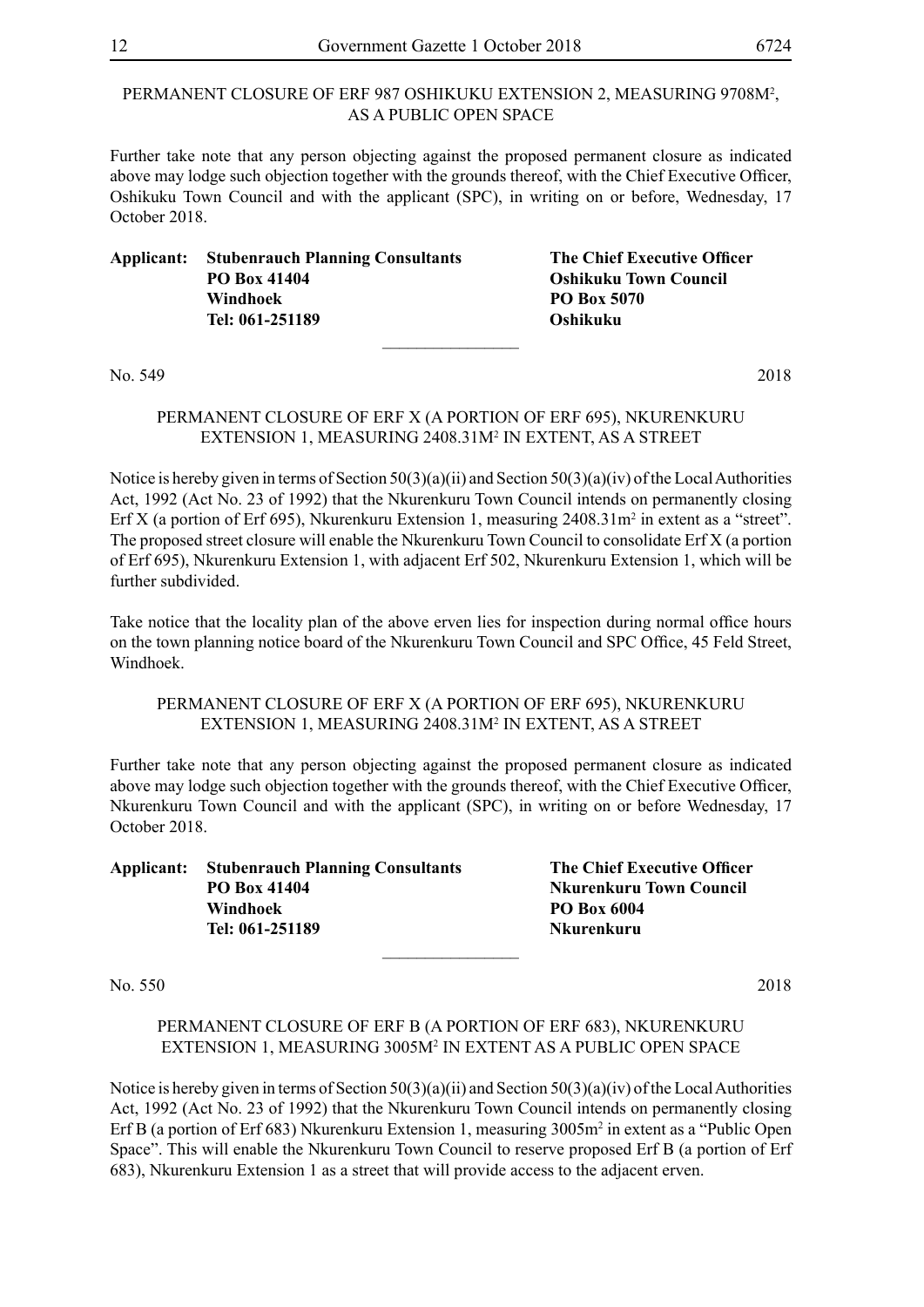Take notice that the locality plan of the above erven lies for inspection during normal office hours on the town planning notice board of the Nkurenkuru Town Council and SPC Office, 45 Feld Street, Windhoek.

PERMANENT CLOSURE OF ERF B (A PORTION OF ERF 683), NKURENKURU EXTENSION 1, MEASURING 3005M<sup>2</sup> IN EXTENT AS A PUBLIC OPEN SPACE

Further take note that any person objecting against the proposed permanent closure as indicated above may lodge such objection together with the grounds thereof, with the Chief Executive Officer, Nkurenkuru Town Council and with the applicant (SPC), in writing on or before, Wednesday, 17 October 2018.

| PO Box 41404    | <b>Nkurenkuru Town Council</b> |
|-----------------|--------------------------------|
|                 |                                |
| Windhoek        | <b>PO Box 6004</b>             |
| Tel: 061-251189 | Nkurenkuru                     |

No. 551 2018

# PERMANENT CLOSURE OF ERVEN 1555 AND 1556 OSHIKUKU EXTENSION 4, MEASURING 11 966M2 AND 4499M2 IN EXTENT RESPECTIVELY, AS PUBLIC OPEN SPACES

Notice is hereby given in terms of Section  $50(3)(a)(ii)$  and Section  $50(3)(a)(iv)$  of the Local Authorities Act, 1992 (Act No. 23 of 1992) that the Oshikuku Town Council intends on permanently closing Erven 1555 and 1556, Oshikuku Extension 4 as "Public Open Spaces". The proposed public open space closure is to enable the Oshikuku Town Council to formalize the existing fire station on Erf 1556 Oshikuku Extension 4 as well as sell Erf 1555 Oshikuku Extension 4 to potential buyers for commercial purposes.

Take notice that the locality plan of the above erven lies for inspection during normal office hours on the town planning notice board of the Oshikuku Town Council and SPC Office, 45 Feld Street, Windhoek.

# PERMANENT CLOSURE OF ERVEN 1555 AND 1556 OSHIKUKU EXTENSION 4, MEASURING 11 966M2 AND 4499M2 IN EXTENT RESPECTIVELY, AS PUBLIC OPEN SPACES

Further take note that any person objecting against the proposed permanent closure as indicated above may lodge such objection together with the grounds thereof, with the Chief Executive Officer, Oshikuku Town Council and with the applicant (SPC), in writing on or before, Wednesday, 17 October 2018.

| Applicant: | <b>Stubenrauch Planning Consultants</b> |  |  |
|------------|-----------------------------------------|--|--|
|            | PO Box 41404                            |  |  |
|            | Windhoek                                |  |  |
|            | Tel: 061-251189                         |  |  |
|            |                                         |  |  |

**The Chief Executive Officer Poshikuku Town Council PO Box 5070 Oshikuku**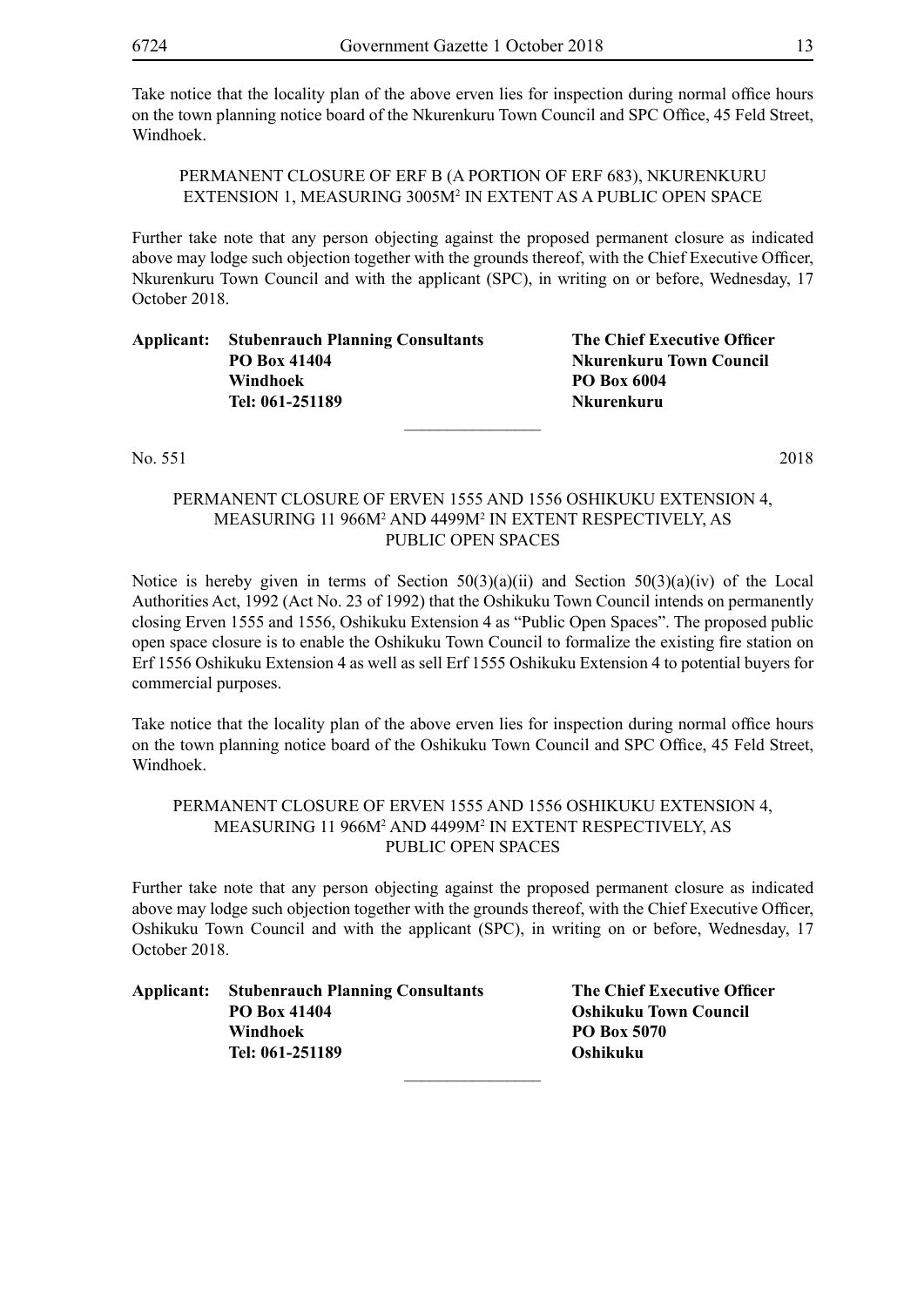No. 552 2018

#### PERMANENT CLOSURE OF PORTION G OF THE REMAINDER OF PORTION 6 OF THE FARM ONDANGWA TOWN AND TOWNLANDS NO. 882, AS STREET

Notice is hereby given in terms of article 50(3)(a)(ii) of the Local Authorities Act, 1992 (Act No. 23 of 1992) that the Ondangwa Town Council proposes to close permanently the undermentioned Street as indicated on the plan Onda st cl G which lies for inspection during office hours at the Notice Board.

Objections to the proposed closing are to be served on the Secretary: Townships Board, Private Bag 13289, and the Chief Executive Officer, Private Bag 2032, Ondangwa, within 14 days after the appearance of this notice in accordance with Article  $50(3)(a)(iv)$  of the above Act. The last day for objections is 14 October 2018.

| I. I. Namgongo                 | <b>Winplan Town And Regional Planners</b> |
|--------------------------------|-------------------------------------------|
| <b>Chief Executive Officer</b> | P O Box 90761                             |
| <b>Ondangwa Town Council</b>   | Klein Windhoek                            |
| <b>Private Bag 2032</b>        | Tel: 061-246761                           |
| Ondangwa                       |                                           |

No. 553 2018

#### PERMANENT CLOSURE OF PORTION H OF THE REMAINDER OF PORTION 6 OF THE FARM ONDANGWA TOWN AND TOWNLANDS NO. 882, AS STREET

 $\frac{1}{2}$ 

Notice is hereby given in terms of article 50(3)(a)(ii) of the Local Authorities Act, 1992 (Act No. 23 of 1992) that the Ondangwa Town Council proposes to close permanently the undermentioned Street as indicated on the plan Onda st cl. H which lies for inspection during office hours at the Notice Board.

Objections to the proposed closing are to be served on the Secretary: Townships Board, Private Bag 13289, and the Chief Executive Officer, Private Bag 2032, Ondangwa, within 14 days after the appearance of this notice in accordance with Article 50(3)(a)(iv) of the above Act. The last day for objections is 14 October 2018.

**Chief Executive Officer P O Box 90761 Ondangwa Town Council Klein Windhoek Private Bag 2032 Tel: 061-246761 Ondangwa** 

**I. I. Namgongo Winplan Town And Regional Planners**

# **LÜDERITZ TOWN COUNCIL**

 $\frac{1}{2}$ 

No. 554 2018

#### PERMANENT CLOSURE OF PORTION 95 A PORTION OF THE REMAINDER OF PORTION B OF THE LÜDERITZ TOWN AND TOWNLANDS NO.11, VOLGELSANG STREET AS PUBLIC OPEN SPACE

Notice is hereby given in terms of article 50(3)(a) of the Local Authorities Act, 1992 (Act No. 23 of 1992) that the Lüderitz Town Council proposes to permanently close Portion 95 a Portion of the Remainder of Portion B of the Lüderitz Town and Townlands No.11, Volgelsang Street as Public Open Space, as indicated on locality plan which lies for inspection during office hours at the offices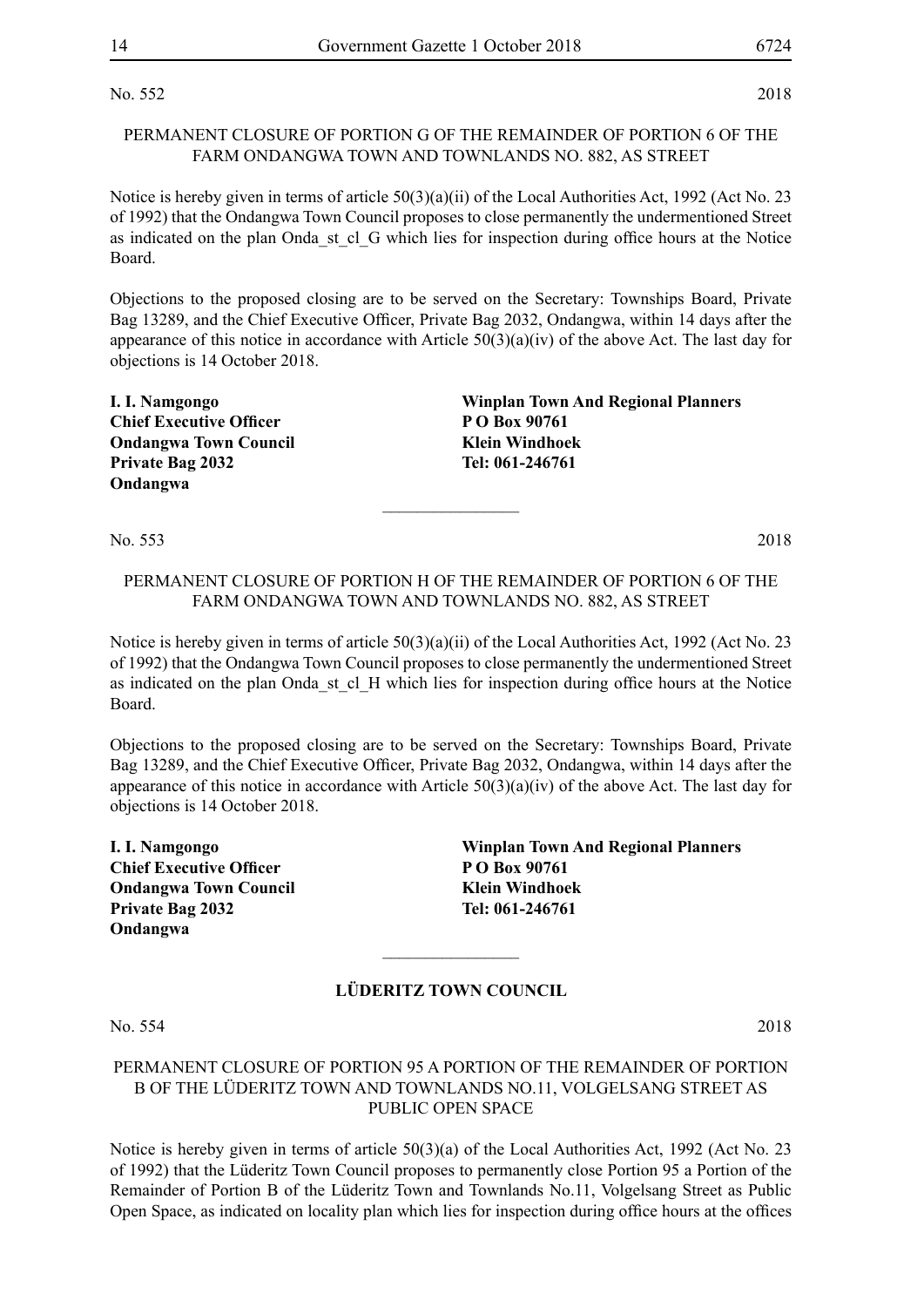of Lüderitz Town Council, 90 Bay Road, Lüderitz. The intention is to use Portion 95 primarily for residential purposes. It is therefore proposed that Portion 95 be rezoned to 'Residential'

#### PERMANENT CLOSURE OF PORTION 95 A PORTION OF THE REMAINDER OF PORTION B OF THE LÜDERITZ TOWN AND TOWNLANDS NO.11, VOLGELSANG STREET AS PUBLIC OPEN SPACE

Objections to the proposed closing are to be served with the Chief Executive Officer: Lüderitz Town Council, P 0 Box 19, Lüderitz, within 14 days after the appearance of this notice in accordance with Article 59(1)(C) of the above Act. Act.

 $\overline{\phantom{a}}$  , where  $\overline{\phantom{a}}$ 

# **N. De Wee CHIEF: ACTING CHIEF EXECUTIVE OFFICER**

No. 555 2018

#### SUBDIVISION OF THE REMAINDER OF EHEKE EXTENSION 1 (STREET) INTO PORTIONS A, B AND REMAINDER, AND PERMANENT CLOSURE OF PORTIONS A AND B, AS STREET

Notice is hereby given in terms of article 50(1)(a)(ii) of the Local Authorities Act, 1992 (Act No. 23 of 1992) that the Oshana Regional Council proposes to permanently close the above mentioned portions as indicated on the locality plan, which lies for inspection during office hours at the Oshana Regional Council in Oshakati.

Objections to the proposed closure are to be served to the Secretary: Townships Board, Private Bag 13289, and the Chief Regional Officer, Private Bag 5548, Oshakati, within 14 days after the appearance of this notice in accordance with Article  $50(1)(C)$  of the above Act. The last day for objections will be the 19th of October 2018.

**M. Elago The Chief Regional Officer Oshana Regional Council Private Bag 5548 OSHAKATI**

#### **BANK OF NAMIBIA**

 $\overline{\phantom{a}}$  , where  $\overline{\phantom{a}}$ 

No. 556 2018 Statement of Assets and Liabilities As at close of business on 31 August 2018 31-08-2018 31-07-2018 N\$ N\$ **ASSETS**  External: Rand Cash 81 669 549 65 491 827 IMF - SDR Holdings 98 514 944 87 843 060 IMF - Quota Subscription 3 369 938 719 3 369 938 719